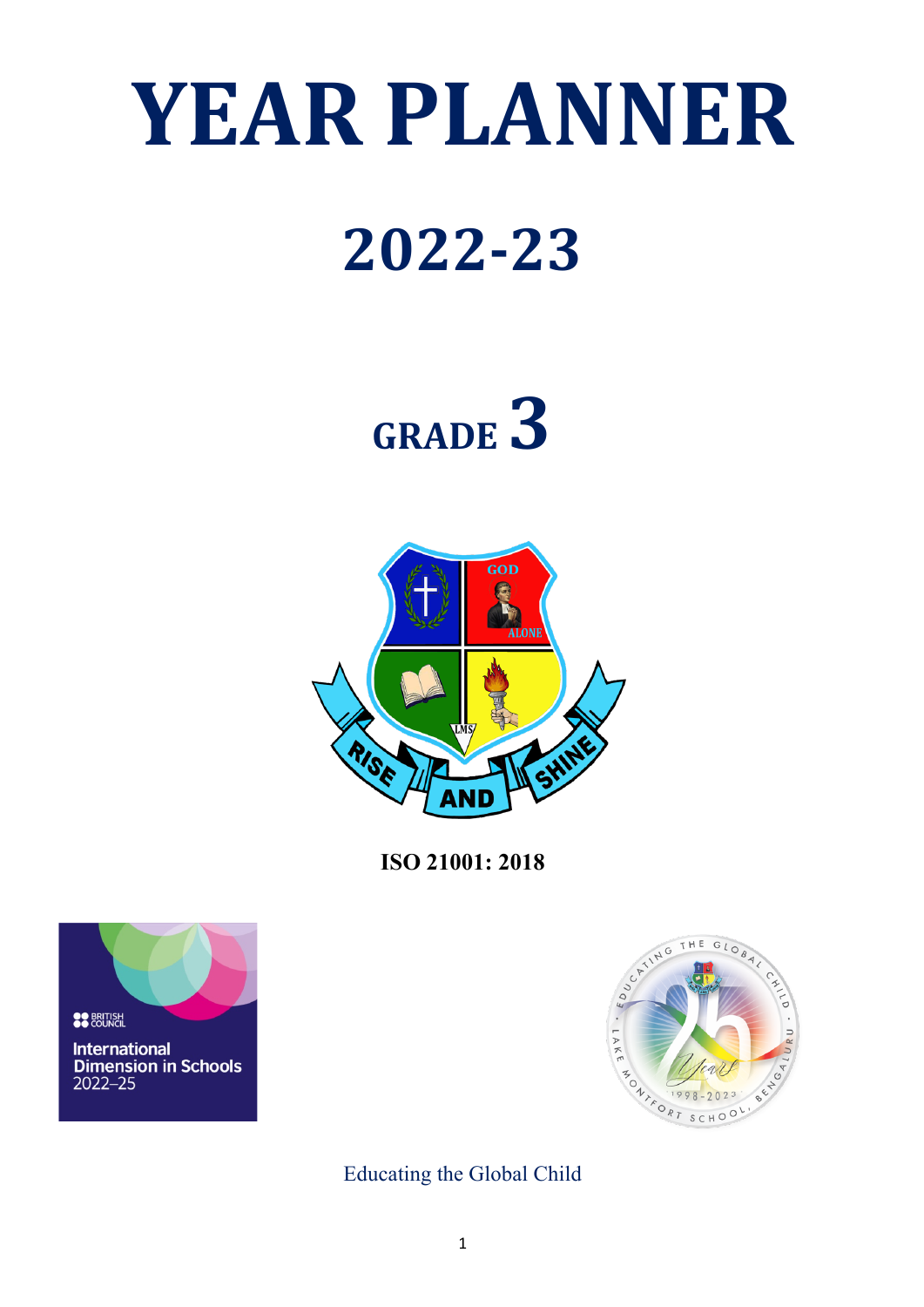#### **ENGLISH**

| <b>MONTH</b>     | <b>CHAPTER / CONTENT</b>                                                                                                  | <b>TEST / EXAM</b>                                                                                                                                                                                                                               | <b>TOPICS FOR SPEAKING</b><br><b>&amp; LISTENING SKILLS</b><br>(LANGUAGES) |
|------------------|---------------------------------------------------------------------------------------------------------------------------|--------------------------------------------------------------------------------------------------------------------------------------------------------------------------------------------------------------------------------------------------|----------------------------------------------------------------------------|
| <b>JUNE</b>      | Lit: Lesson: 1.<br>MCB & AB: Lesson: 1.<br>Gram: Lessons: 1 to 3.<br>Writing Skill: Picture<br>Composition.               |                                                                                                                                                                                                                                                  |                                                                            |
| <b>JULY</b>      | Lit: Lesson: 2.<br>MCB & AB: Lesson: 2.<br>Gram: Lessons: 4, 5 & 6.<br>Comprehension: 1.<br>Writing Skill: Diary Writing. | PT-1 (TERM I) Portion:<br>Lit: Lessons: $1 & 2$ .<br>MCB & AB: Lessons: 1 & 2<br>Gram: $1, 2, 3, 4 & 5$ .<br>Comprehension.                                                                                                                      |                                                                            |
| <b>AUGUST</b>    | Lit: Lessons: 3 & 4<br>MCB & AB: Lessons: $3 & 4$ .<br>Gram: Lessons: 7, 8 & 9<br>Writing Skill: Informal Letter.         |                                                                                                                                                                                                                                                  | <b>Speaking Skills:</b><br>Recitation.                                     |
| <b>SEPTEMBER</b> | Comprehension: 2.<br><b>Completion of Portion.</b><br><b>Revision</b>                                                     | <b>HALF YEARLY EXAM PORTION:</b><br>Lit: Lessons: $(1,2,3 \& 4)$<br>MCB & AB: $(1,2,3 \& 4)$<br>Gram: (1-9)<br>Writing Skills: (Diary Writing,<br>Informal Letter & Picture<br>Composition)<br>Comprehensions.                                   |                                                                            |
| <b>OCTOBER</b>   | Lit: Lessons: 5 & 6.<br>MCB & AB: Lesson: 5.<br>Gram: Lessons: 10,12 & 15.<br>Writing Skill: Formal Letter<br>Writing.    |                                                                                                                                                                                                                                                  |                                                                            |
| <b>NOVEMBER</b>  | Lit: Lesson: 7.<br>MCB & AB: Lessons: $6 \& 7$ .<br>Gram: Lessons: 16,17 & 24.<br>Comprehension: 3.                       |                                                                                                                                                                                                                                                  |                                                                            |
| <b>DECEMBER</b>  | Lit: Lesson: 8.<br>MCB & AB: Lesson: 8.<br>Gram: Lessons: 25,26 & 27.                                                     | PT-1 (TERM II) Portion:<br>Lit: Lessons: 5,6, 7.<br>MCB & AB: Lessons: $5 & 6$ .<br>Gram: 10,12,15, 16, 17.<br>Comprehension.                                                                                                                    | <b>Speaking Skills:</b><br>Pick and speak.                                 |
| <b>JANUARY</b>   | Lit: Lesson: 9.<br>MCB & AB: Lesson: 9.<br>Gram: Lessons: 18, 19 & 28.<br>Writing Skill: Paragraph Writing.               |                                                                                                                                                                                                                                                  |                                                                            |
| <b>FEBRUARY</b>  | Lit: Lesson: 10.<br>MCB & AB: Lesson: 10.<br>Gram: Lessons: 21, 22 & 23.<br>Writing Skill: Story Writing.                 |                                                                                                                                                                                                                                                  |                                                                            |
| <b>MARCH</b>     | Completion of Portion.<br>Revision                                                                                        | <b>ANNUAL EXAM PORTION:</b><br>Lit: Lessons: $(5-10)$<br>$MCB & AB: (5-10)$<br>Gram:<br>$(10,12,15,16,17,18,19,21,22,23,24,25,26)$<br>& 27)<br>Writing Skills: (Formal Letter Writing.<br>Paragraph Writing & Story Writing.)<br>Comprehensions. |                                                                            |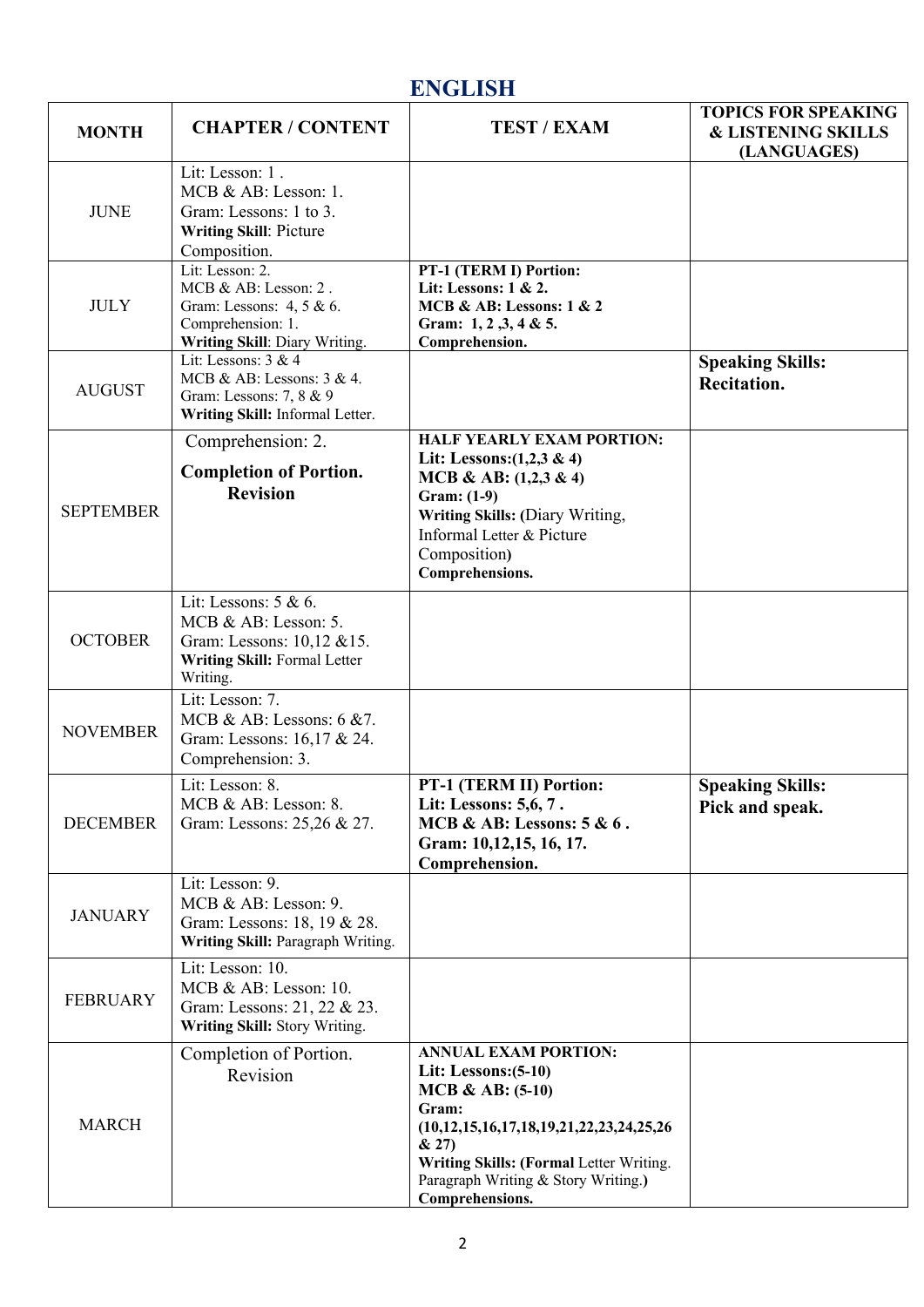#### **HINDI**

| <b>MONTH</b>     | <b>CHAPTER / CONTENT</b>                                                                                  | <b>TEST / EXAM</b>                                                    | <b>TOPICS FOR SPEAKING &amp;</b><br><b>LISTENING SKILLS</b> |
|------------------|-----------------------------------------------------------------------------------------------------------|-----------------------------------------------------------------------|-------------------------------------------------------------|
| <b>JUNE</b>      | वर्णमाला , मात्राएँ, बारहखडी,<br>संयुक्त व्यंजन, संज्ञा<br><b>पाठ-</b> 1 कौन सखाता है ( कविता)            |                                                                       |                                                             |
| <b>JULY</b>      | <b>पाठ-</b> 2. अनोखा जादू का खेल<br><b>व्याकरण-</b> लिंग, वर्ण-विच्छेद                                    | PERIODIC TEST-1<br>$(TERM - 1)$<br>PORTION: - 1, 2<br>व्याकरण         | $\pmb{\cdot}$<br>श्रवण / वाचनकौशल– १<br>अनोखा जादू का खेल   |
| <b>AUGUST</b>    | पाठ 4. वर्षा रानी<br><b>पाठ</b> -7 बहादुर बच्चे<br><b>व्याकरण-</b> र के रूप , पत्र लेखन ,<br>चित्र –वर्णन |                                                                       |                                                             |
| <b>SEPTEMBER</b> | पुनरावर्तन<br>अर्धवार्षिक परीक्षा                                                                         | <b>HALF YEARLY EXAM</b><br><b>PORTION: -</b><br>1, 2, 4, 7<br>व्याकरण |                                                             |
| <b>OCTOBER</b>   | <b>पाठ-8</b> पृथ्वी,<br><b>व्याकरण-</b> गिनती (१-३०)                                                      |                                                                       |                                                             |
| <b>NOVEMBER</b>  | <b>पाठ-</b> 9 साइकिल मिल गई<br><b>पाठ-11</b> चतुर तेनालीरामन<br><b>व्याकरण-</b> विलोम शब्द, वचन           |                                                                       |                                                             |
| <b>DECEMBER</b>  | <b>पाठ-</b> 12. पोषम पा भई पोषम पा<br><b>व्याकरण-</b> सर्वनाम, पर्यायवाची शब्द                            | PERIODIC TEST-1<br>$(TERM - 2)$<br>PORTION: - 8, 9<br>व्याकरण         | $\pmb{\cdot}$                                               |
| <b>JANUARY</b>   | <b>व्याकरण-</b> अनुच्छेद–लेखन , पत्र लेखन<br>, लघु कथा                                                    |                                                                       | श्रवण / वाचनकौशल– २<br>चतुर तेनालीरामन                      |
| <b>FEBRUARY</b>  | <b>व्याकरण-</b> काल , क्रिया , विराम चिह्न                                                                |                                                                       |                                                             |
| <b>MARCH</b>     | पुनरावर्तन<br>वार्षिक परीक्षा                                                                             | <b>ANNUAL EXAM</b><br>PORTION: - 8, 9 11, 12                          |                                                             |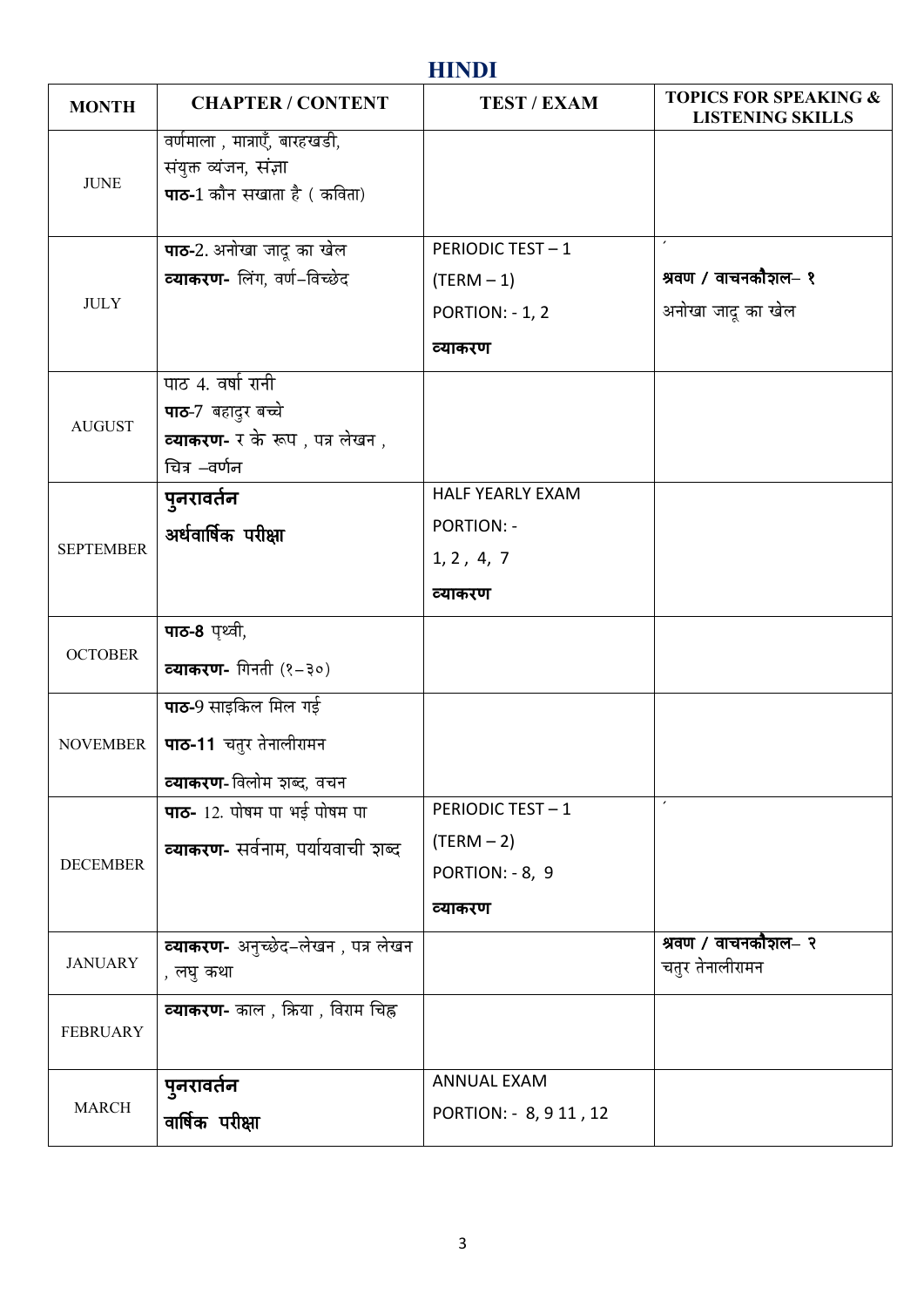#### **KANNADA**

| <b>MONTH</b>     | <b>CHAPTER / CONTENT</b>          | <b>TEST / EXAM</b>                                         | <b>TOPICS FOR SPEAKING &amp;</b><br><b>LISTENING SKILLS</b><br>(LANGUAGES) |
|------------------|-----------------------------------|------------------------------------------------------------|----------------------------------------------------------------------------|
| <b>JUNE</b>      | ಸೇತುಬಂಧ<br>೧.ತುತ್ತೂರಿ (ಪದ್ಯ)      |                                                            |                                                                            |
|                  | ಭಾಷಾ ಚಟುವಟಿಕೆ<br>೨. ನನ್ನ ಕನಸು     |                                                            |                                                                            |
|                  | ಭಾಷಾ ಚಟುವಟಿಕೆ                     | PERIODIC TEST - 1 (TERM - I)<br>PORTION: ೧. ತುತ್ತೂರಿ(ಪದ್ಯ) | ಕಾಡು ಸಂರಕ್ಷಣೆಯ ಬಗ್ಗೆ ಜಾಗೃತಿ                                                |
| <b>JULY</b>      |                                   | ಸೇತುಬಂಧ                                                    |                                                                            |
|                  |                                   | ಭಾಷಾ ಚಟುವಟಿಕೆ                                              |                                                                            |
|                  | ೩. ಸ್ವಾತಂತ್ರ್ಯ ದಿನಾಚರಣೆ<br>೪. ಕಂದ |                                                            | ಸ್ವಾತಂತ್ರ್ಯ ದಿನಾಚರಣೆ                                                       |
| <b>AUGUST</b>    | ಭಾಷಾ ಚಟುವಟಿಕೆ                     |                                                            |                                                                            |
|                  | ೫. ಚಿಗುರು                         | <b>HALF YEARLY EXAM</b>                                    |                                                                            |
| <b>SEPTEMBER</b> | ಭಾಷಾ ಚಟುವಟಿಕೆ                     | <b>PORTION: FULL PORTION</b><br>(JUNE TO SEPTEMBER)        |                                                                            |
|                  |                                   |                                                            |                                                                            |
|                  | ೭. ಪ್ರಾಮಾಣಿಕ ಬಾಲಕ                 |                                                            |                                                                            |
| <b>OCTOBER</b>   | ಭಾಷಾ ಚಟುವಟಿಕೆ                     |                                                            |                                                                            |
| <b>NOVEMBER</b>  | ೮. ಸಂಕ್ರಾಂತಿ                      |                                                            | ಸಂಕ್ಷಾಂತಿ                                                                  |
|                  | ಭಾಷಾ ಚಟುವಟಿಕೆ                     |                                                            |                                                                            |
|                  | ೯. ಭಗೀರಥ                          | PERIODIC TEST - 1(TERM -II)                                |                                                                            |
|                  | ಭಾಷಾ ಚಟುವಟಿಕೆ                     | PORTION: ೭. ಪ್ರಾಮಾಣಿಕ ಬಾಲಕ                                 |                                                                            |
| <b>DECEMBER</b>  |                                   | ೮. ಸಂಕ್ರಾಂತಿ                                               |                                                                            |
|                  |                                   | ೯. ಭಗೀರಥ                                                   |                                                                            |
|                  |                                   | ಭಾಷಾ ಚಟುವಟಿಕೆ                                              |                                                                            |
|                  | ೧೦. ಮೃಗಾಲಯದಲ್ಲಿ ಒಂದು ದಿನ          |                                                            |                                                                            |
| <b>JANUARY</b>   | ಭಾಷಾ ಚಟುವಟಿಕೆ                     |                                                            |                                                                            |
|                  | ೧೨. ಅನಾರೋಗ್ಯದ ಸಿಂಹ                |                                                            | ಕಥಾ ವಾಚನ                                                                   |
| <b>FEBRUARY</b>  | ಭಾಷಾ ಚಟುವಟಿಕೆ                     |                                                            |                                                                            |
|                  | ಫುನರಾವರ್ತನೆ                       | <b>ANNUAL EXAMINATION</b>                                  |                                                                            |
| <b>MARCH</b>     |                                   | <b>PORTION: FULL PORTION</b>                               |                                                                            |
|                  |                                   | (OCTOBER TO MARCH)                                         |                                                                            |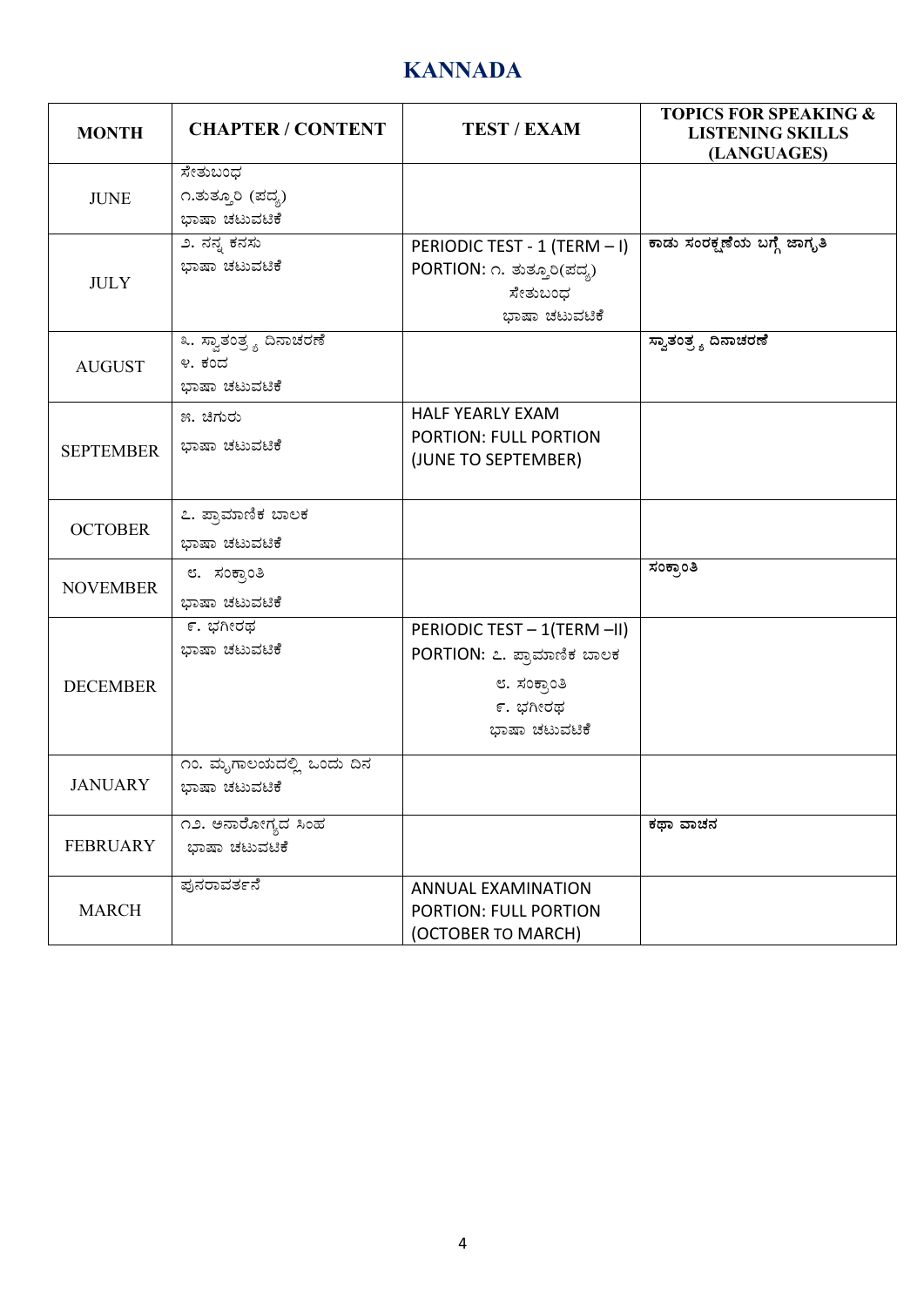#### **MATHS**

| <b>MONTH</b>     | <b>CHAPTER / CONTENT</b>          | <b>TEST / EXAM</b>              |
|------------------|-----------------------------------|---------------------------------|
| <b>JUNE</b>      | <b>1. NUMBERS AND NUMERATION</b>  |                                 |
| <b>JULY</b>      | 2. ADDITION                       | PT-1(TERM-I)                    |
|                  | <b>3. SUBTRACTION</b>             | Ls: $1,2$                       |
| <b>AUGUST</b>    | <b>4. MULTIPLICATION</b>          |                                 |
|                  | 7.GEOMETRY                        |                                 |
| <b>SEPTEMBER</b> | 13. DATA HANDLING                 | <b>HALF YEARLY EXAMINATION-</b> |
|                  | <b>REVISION</b>                   | Ls: $1,2,3,4,7,13$              |
| <b>OCTOBER</b>   | 5. DIVISION                       |                                 |
| <b>NOVEMBER</b>  | 8. MONEY                          |                                 |
|                  | <b>6.FRACTIONS</b>                |                                 |
| <b>DECEMBER</b>  | 9. MEASURES OF TIME (Half Lesson) | PT-1 (TERM-II)                  |
|                  |                                   | Ls: $5,6,8$                     |
|                  | 9. MEASURES OF TIME (continue)    |                                 |
| <b>JANUARY</b>   | <b>10.MEASURES OF LENGTH</b>      |                                 |
|                  | <b>11.MEASURES OF MASS</b>        |                                 |
| <b>FEBRUARY</b>  | <b>12.MEASURES OF CAPACITY</b>    |                                 |
| <b>MARCH</b>     | <b>REVISION</b>                   | <b>ANNUAL EXAMINATION</b>       |
|                  |                                   | Ls: $5,6,8,9,10,11,12$          |

#### **SCIENCE**

| <b>MONTH</b>     | <b>CHAPTER / CONTENT</b>                                                                                  | <b>TEST / EXAM</b>                                     |
|------------------|-----------------------------------------------------------------------------------------------------------|--------------------------------------------------------|
| <b>JUNE</b>      | 1. WHAT AND HOW ANIMALS EAT<br>2. MATERIALS WE USE (1/2)                                                  |                                                        |
| <b>JULY</b>      | 2. MATERIALS WE USE (continue)<br>3. SOIL<br>4. SOLID, LIQUID AND GASES (1/2)                             | PERIODIC TEST-1(TERM-I)<br>Lesson $(1,2)$              |
| <b>AUGUST</b>    | 4. SOLIDS, LIQUIDS AND<br>GASES (continue)<br>5. LIVING AND NON-LIVING THINGS<br>6. PARTS OF PLANTS (1/2) |                                                        |
| <b>SEPTEMBER</b> | 6. PARTS OF PLANTS (continue)<br><b>REVISION</b>                                                          | <b>HALF YEARLY EXAMINATION-</b><br>Lesson<br>1 TO 6.   |
| <b>OCTOBER</b>   | 7. BIRDS                                                                                                  |                                                        |
| <b>NOVEMBER</b>  | <b>8. THE HUMAN BODY</b><br>9. SAFETY AND HOME                                                            |                                                        |
| <b>DECEMBER</b>  | 10. LIGHT, SOUND AND FORCE                                                                                | <b>PERIODIC</b><br>TEST-1(TERM II)<br>Lesson $(7,8,9)$ |
| <b>JANUARY</b>   | 11. IN THE SKY<br>12. AIR, WATER AND WEATHER (1/2)                                                        |                                                        |
| <b>FEBRUARY</b>  | 12.AIR, WATER AND<br>WEATHER (continue)<br>13. PLANTS AND THE<br><b>ENVIRONMENT</b>                       |                                                        |
| <b>MARCH</b>     | <b>REVISION</b>                                                                                           | <b>ANNUAL EXAMINATION</b><br>Lesson-7 TO 13            |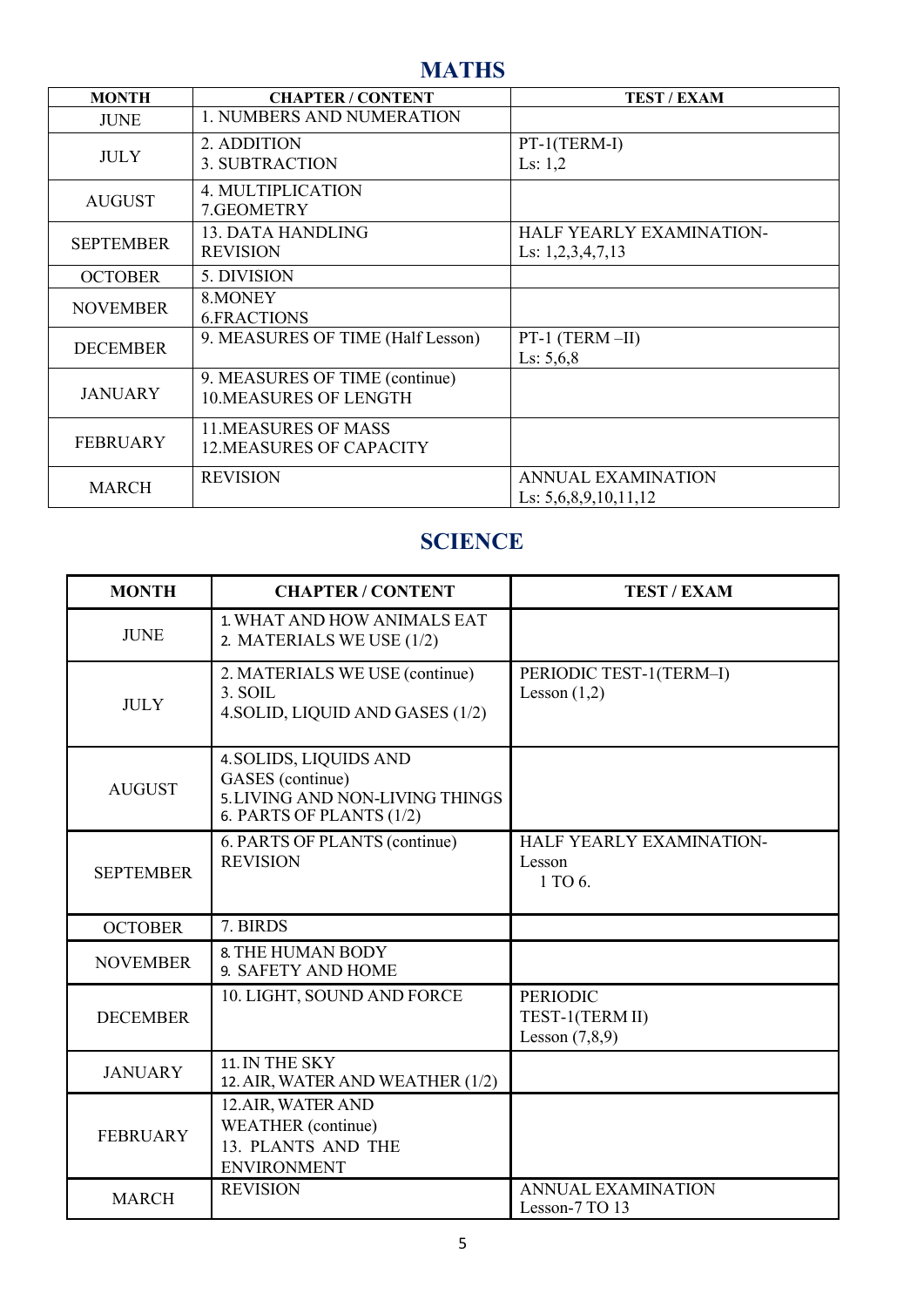#### **SOCIAL SCIENCE**

| <b>MONTH</b>     | <b>CHAPTER / CONTENT</b>    | <b>TEST/EXAM</b>                                                              | <b>MAP WORK/ ACTIVITY</b>                  |
|------------------|-----------------------------|-------------------------------------------------------------------------------|--------------------------------------------|
| <b>JUNE</b>      | Lesson- $1, 2, 3$           |                                                                               | Activity (Pg. no: $127$ )<br>Political Map |
| <b>JULY</b>      | Lesson $-4, 5, 6$           | PT-1 TERM-I<br>1, 2, 3                                                        |                                            |
| <b>AUGUST</b>    | Lesson- $7, 8$              |                                                                               |                                            |
| <b>SEPTEMBER</b> | Lesson- $9, 10$<br>Revision | Half Yearly Exam<br>Lesson- 1, 2, 3, 4, 5, 6, 7, 8, 9, 10                     |                                            |
| <b>OCTOBER</b>   | Lesson-11, 12               |                                                                               |                                            |
| <b>NOVEMBER</b>  | Lesson-13, 14               |                                                                               |                                            |
| <b>DECEMBER</b>  | Lesson-15, 16               | PT-1 TERM-II<br>Lesson- 11,12, 13, 14                                         |                                            |
| <b>JANUARY</b>   | Lesson-17                   |                                                                               |                                            |
| <b>FEBRUARY</b>  | Lesson-18, 19               |                                                                               | <b>Activity: Means of Transport</b>        |
| <b>MARCH</b>     | Revision                    | <b>Annual Exam Portions:</b><br>Lesson- 11, 12, 13, 14, 15, 16, 17,<br>18, 19 |                                            |

#### **COMPUTER SCIENCE**

| <b>MONTH</b>     | <b>CHAPTER / CONTENT</b> | <b>TEST / EXAM</b>                           |
|------------------|--------------------------|----------------------------------------------|
| <b>JUNE</b>      | Chapter:1                |                                              |
| <b>JULY</b>      | Chapter:2,3              | PT1 Portions: Chapter 1,2                    |
| <b>AUGUST</b>    | Chapter:3 (Cont)         |                                              |
| <b>SEPTEMBER</b> | Revision                 | Term1 Exam Portions: Chapter No: 1,2 & 3     |
| <b>OCTOBER</b>   | Chapter:4                |                                              |
| <b>NOVEMBER</b>  | Chapter: 5               |                                              |
| <b>DECEMBER</b>  | Revision                 | PT1 Portions: Chapter No: 4,5                |
| <b>JANUARY</b>   | Chapter: 7               |                                              |
| <b>FEBRUARY</b>  | Chapter:8                |                                              |
| <b>MARCH</b>     | Revision                 | Term 2 Exam Portions: Chapter No: 4,5, 7 & 8 |